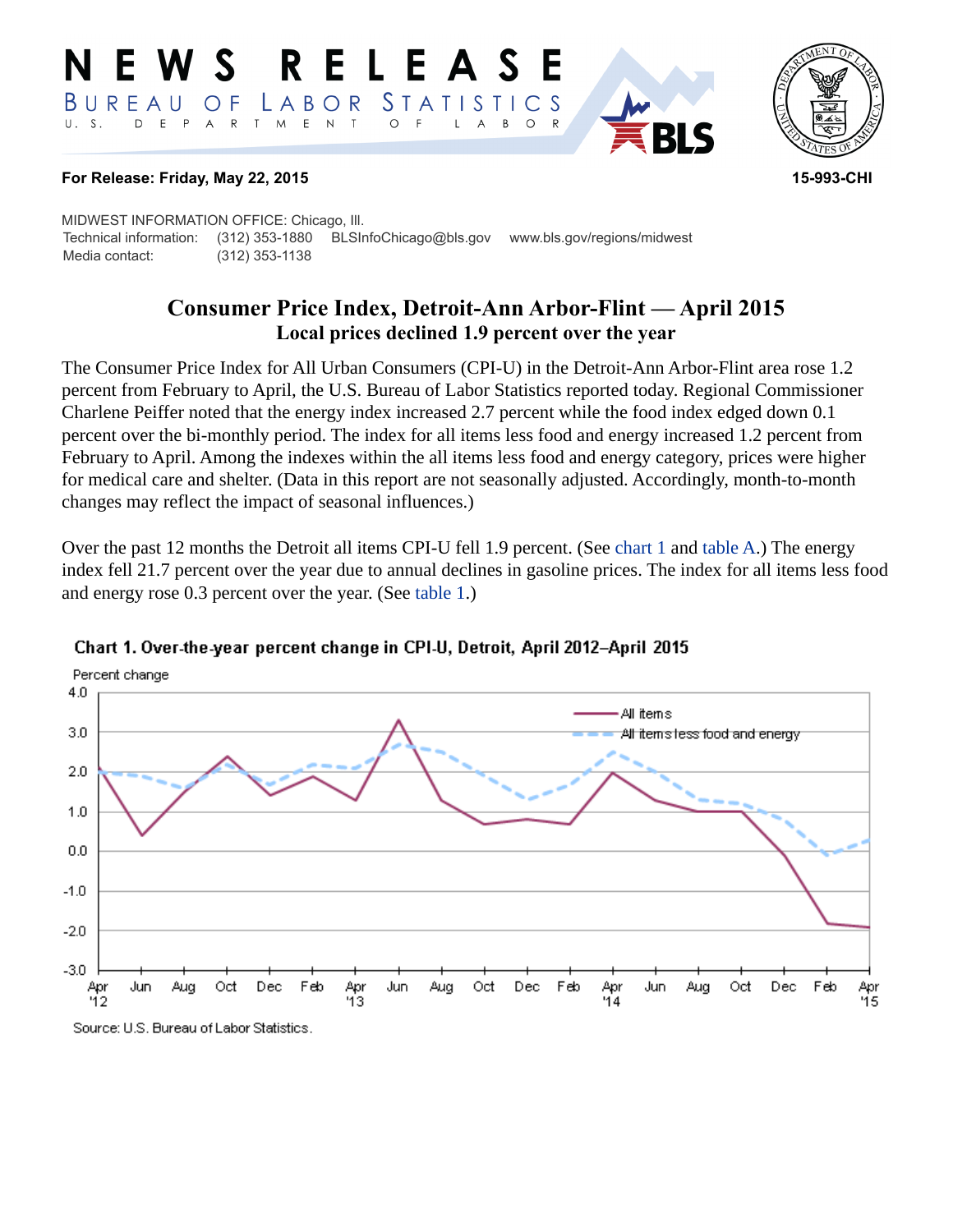## **Food**

Food prices edged down 0.1 percent from February to April following a 0.2 percent decrease over the previous bi-monthly period. Between the two components of the food index, prices for food at home (groceries) decreased 1.2 percent while prices for food away from home (restaurant, cafeteria, and vending purchases) increased 1.6 percent.

Grocery prices were down 0.5 percent from April a year ago, while prices for food away from home were 3.8 percent higher. From April 2014 to April 2015, overall food prices rose 1.2 percent in the Detroit area.

## **Energy**

The energy index for Detroit rose 2.7 percent from February to April. Gasoline prices increased by 11.8 percent, while utility (piped) gas costs fell 10.0 percent and the electricity index was unchanged from February to April.

From April 2014 to April 2015, overall energy prices decreased 21.7 percent. Prices for gasoline fell 34.2 percent over the year. The utility (piped) gas service index and the electricity index also fell by 6.4 and 3.8 percent respectively, but contributed little to the energy index's movement.

## **All items less food and energy**

The index for all items less food and energy increased 1.2 percent from February to April. Among the index's components, prices were higher for medical care (7.6 percent) and shelter (0.5 percent).

Over the year, the index for all items less food and energy increased 0.3 percent. An annual increase in the cost of shelter (1.0 percent) was the major contributing factor. In contrast, prices for apparel fell 10.6 percent over the year.

| Month          | 2011    |                 | 2012    |              | 2013    |                  | 2014    |                 | 2015    |                |
|----------------|---------|-----------------|---------|--------------|---------|------------------|---------|-----------------|---------|----------------|
|                | 2-month | $12 -$<br>month | 2-month | 12-<br>month | 2-month | $12 -$<br>month  | 2-month | $12 -$<br>month | 2-month | $12-$<br>month |
|                | 0.2     | 1.7             | 0.61    | 3.9          |         | 1.9              | 1.1     | 0.7             | $-0.7$  | $-1.8$         |
|                | 2.3     | 3.1             | 0.61    | 2.1          | 0.0     | 1.3              | 1.3     | 2.0             | 1.2     | $-1.9$         |
| $June \dots 1$ | 0.9     | 4.2             | $-0.8$  | 0.4          | 1.2     | 3.3              | 0.5     | 1.3             |         |                |
|                | 0.2     | 4.1             | 1.2     | 1.5          | $-0.7$  | 1.3 <sub>1</sub> | $-1.0$  | 1.0             |         |                |
|                | $-0.5$  | 3.5             | 0.5     | 2.4          | $-0.1$  | 0.7              | $-0.1$  | 1.0             |         |                |
|                | 0.3     | 3.5             | $-0.7$  | 1.4          | $-0.7$  | 0.8              | $-1.8$  | $-0.1$          |         |                |

#### <span id="page-1-0"></span>**Table A. Detroit CPI-U 2-month and 12-month percent changes, all items index, not seasonally adjusted**

**The June 2015 Consumer Price Index for Detroit is scheduled to be released on Friday, July 17, 2015, at 8:30 a.m. (ET).**

## **Technical Note**

The Consumer Price Index (CPI) is a measure of the average change in prices over time in a fixed market basket of goods and services. The Bureau of Labor Statistics publishes CPIs for two population groups: (1) a CPI for All Urban Consumers (CPI-U) which covers approximately 89 percent of the total population and (2) a CPI for Urban Wage Earners and Clerical Workers (CPI-W) which covers 28 percent of the total population.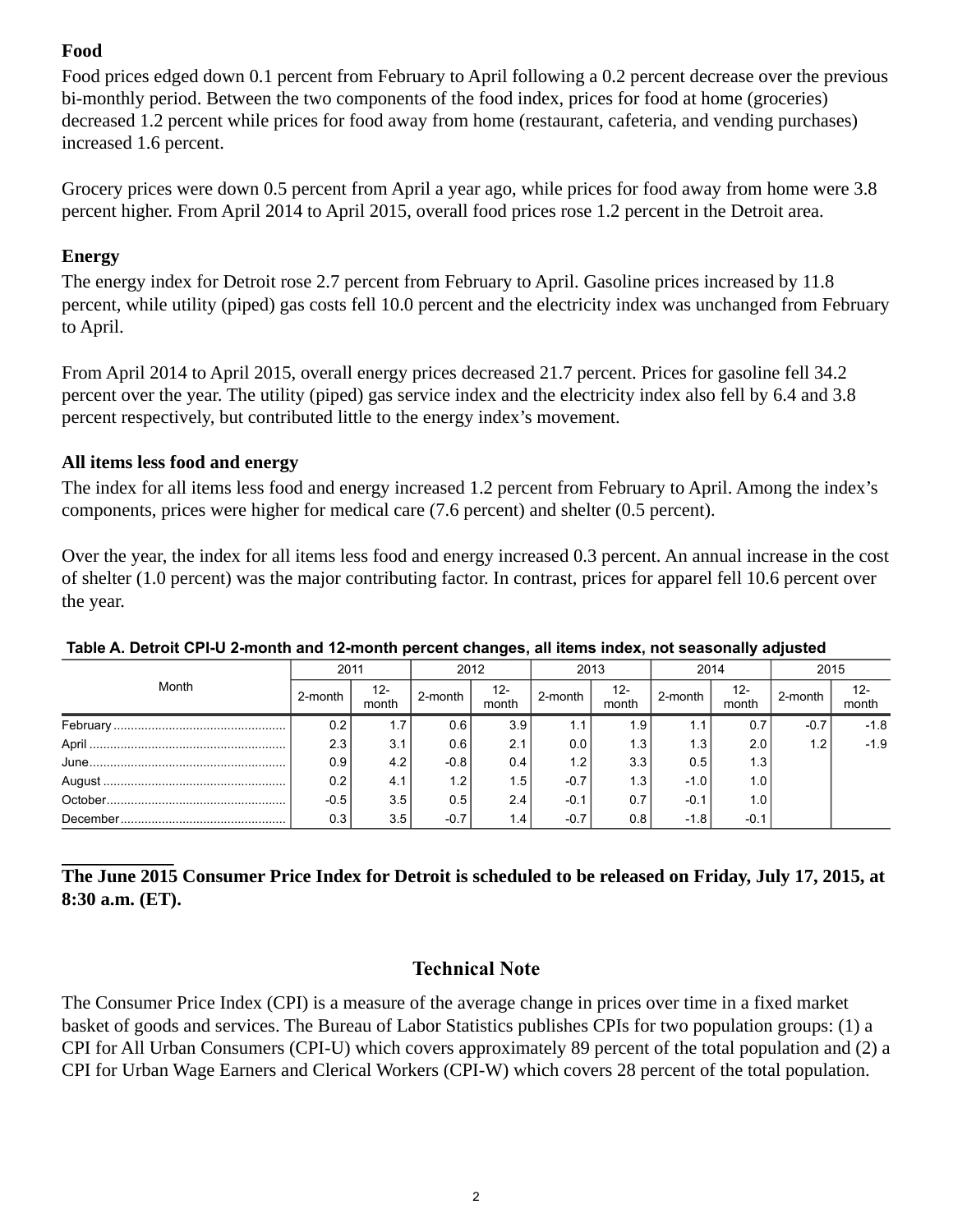The CPI-U includes, in addition to wage earners and clerical workers, groups such as professional, managerial, and technical workers, the self-employed, short-term workers, the unemployed, and retirees and others not in the labor force..

The CPI is based on prices of food, clothing, shelter, and fuels, transportation fares, charges for doctors' and dentists' services, drugs, and the other goods and services that people buy for day-to-day living. Each month, prices are collected in 87 urban areas across the country from about 6,000 housing units and approximately 24,000 retail establishments--department stores, supermarkets, hospitals, filling stations, and other types of stores and service establishments. All taxes directly associated with the purchase and use of items are included in the index.

The index measures price changes from a designated reference date (1982-84) that equals 100.0. An increase of 16.5 percent, for example, is shown as 116.5. This change can also be expressed in dollars as follows: the price of a base period "market basket" of goods and services in the CPI has risen from \$10 in 1982-84 to \$11.65. For further details see the CPI home page on the Internet at [www.bls.gov/cpi](https://www.bls.gov/cpi) and the BLS Handbook of Methods, Chapter 17, The Consumer Price Index, available on the Internet at [www.bls.gov/opub/hom/](https://www.bls.gov/opub/hom/homch17_a.htm) [homch17\\_a.htm](https://www.bls.gov/opub/hom/homch17_a.htm).

In calculating the index, price changes for the various items in each location are averaged together with weights that represent their importance in the spending of the appropriate population group. Local data are then combined to obtain a U.S. city average. Because the sample size of a local area is smaller, the local area index is subject to substantially more sampling and other measurement error than the national index. In addition, local indexes are not adjusted for seasonal influences. As a result, local area indexes show greater volatility than the national index, although their long-term trends are quite similar. **Note: Area indexes do not measure differences in the level of prices between cities; they only measure the average change in prices for each area since the base period.**

The **Detroit-Ann Arbor-Flint, Mich.** consolidated area covered in this release is comprised of Genesee, Lapeer, Lenawee, Livingston, Macomb, Monroe, Oakland, St. Clair, Washtenaw, and Wayne Counties in Michigan.

Information in this release will be made available to sensory impaired individuals upon request. Voice phone: (202) 691-5200; Federal Relay Service: (800) 877-8339.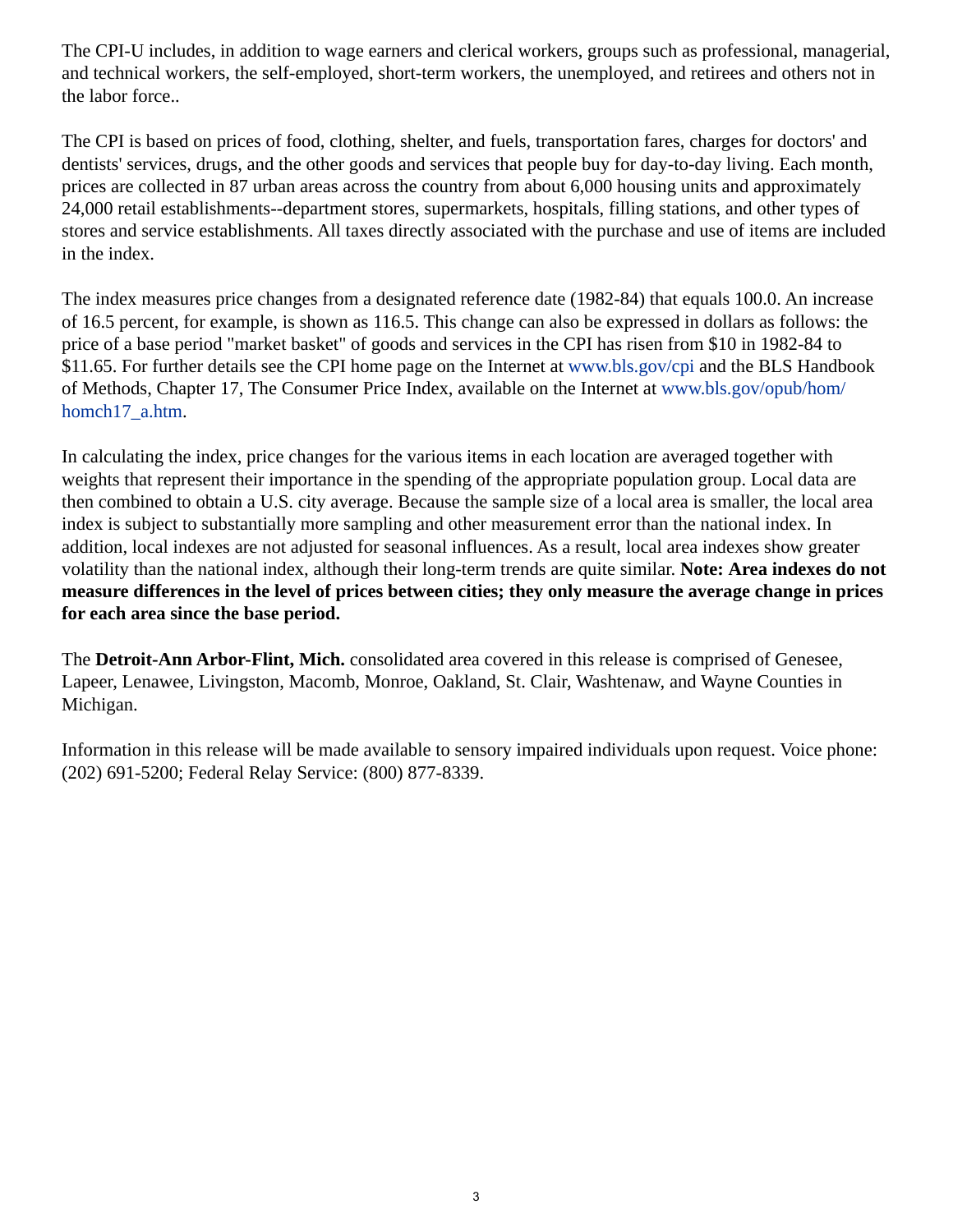#### <span id="page-3-0"></span>**Table 1. Consumer Price Index for All Urban Consumers (CPI-U): Indexes and percent changes for selected periods Detroit-Ann Arbor-Flint, MI (1982-84=100 unless otherwise noted)**

| Item and Group                            |              | Indexes      |              | Percent change from- |              |              |  |
|-------------------------------------------|--------------|--------------|--------------|----------------------|--------------|--------------|--|
|                                           | Feb.<br>2015 | Mar.<br>2015 | Apr.<br>2015 | Apr.<br>2014         | Feb.<br>2015 | Mar.<br>2015 |  |
| <b>Expenditure category</b>               |              |              |              |                      |              |              |  |
|                                           | 216.488      |              | 219.005      | $-1.9$               | 1.2          |              |  |
|                                           | 643.491      |              | 650.973      |                      |              |              |  |
|                                           | 221.417      |              | 221.467      | 1.6                  | 0.0          |              |  |
|                                           | 221.539      |              | 221.297      | 1.2                  | -0.1         |              |  |
|                                           | 214.656      | 211.268      | 212.003      | $-0.5$               | $-1.2$       | 0.3          |  |
| Food away from home                       | 232.147      |              | 235.887      | 3.8                  | 1.6          |              |  |
|                                           | 213.729      |              | 217.600      | 7.2                  | 1.8          |              |  |
|                                           | 199.847      |              | 200.008      | 0.4                  | 0.1          |              |  |
|                                           | 224.681      | 224.029      | 225.751      | 1.0                  | 0.5          | 0.8          |  |
| Rent of primary residence <sup>(1)</sup>  | 228.893      | 228.266      | 229.013      | 1.8                  | 0.1          | 0.3          |  |
| Owners' equiv. rent of residences (1) (2) | 221.991      | 221.310      | 220.988      | $-0.6$               | -0.5         | $-0.1$       |  |
| Owners' equiv. rent of primary residence  | 221.991      | 221.310      | 220.988      | $-0.6$               | $-0.5$       | $-0.1$       |  |
|                                           | 238.104      |              | 228.978      | $-3.4$               | $-3.8$       |              |  |
|                                           | 187.254      | 184.879      | 179.027      | $-5.3$               | -4.4         | $-3.2$       |  |
|                                           | 189.277      | 186.940      | 180.972      | $-4.9$               | $-4.4$       | $-3.2$       |  |
|                                           | 199.794      | 199.754      | 199.769      | $-3.8$               | 0.0          | 0.0          |  |
| Utility (piped) gas service (1)           | 166.315      | 161.672      | 149.691      | $-6.4$               | $-10.0$      | $-7.4$       |  |
| Household furnishings and operations      | 119.002      |              | 122.180      | 1.0                  | 2.7          |              |  |
|                                           | 112.523      |              | 116.476      | $-10.6$              | 3.5          |              |  |
|                                           | 222.313      |              | 230.064      | $-9.7$               | 3.5          |              |  |
|                                           | 221.731      |              | 229.188      | $-9.7$               | 3.4          |              |  |
|                                           | 190.895      | 209.045      | 213.275      | $-34.2$              | 11.7         | 2.0          |  |
|                                           | 189.461      | 207.545      | 211.827      | $-34.2$              | 11.8         | 2.1          |  |
| Gasoline, unleaded regular (3)            | 191.769      | 211.048      | 215.017      | $-35.0$              | 12.1         | 1.9          |  |
| Gasoline, unleaded midgrade (3) (4)       | 220.689      | 239.160      | 245.384      | $-31.8$              | 11.2         | 2.6          |  |
| Gasoline, unleaded premium (3)            | 192.870      | 205.401      | 211.570      | $-29.9$              | 9.7          | 3.0          |  |
|                                           | 379.401      |              | 408.376      | 1.5                  | 7.6          |              |  |
|                                           | 113.674      |              | 112.387      | $-2.9$               | $-1.1$       |              |  |
| Education and communication (5)           | 145.344      |              | 144.552      | 0.0                  | $-0.5$       |              |  |
|                                           | 393.600      |              | 389.000      | $-4.3$               | $-1.2$       |              |  |
| <b>Commodity and service group</b>        |              |              |              |                      |              |              |  |
|                                           | 216.488      |              | 219.005      | $-1.9$               | 1.2          |              |  |
|                                           | 171.772      |              | 174.540      | $-5.8$               | 1.6          |              |  |
| Commodities less food & beverages         | 146.345      |              | 150.376      | $-10.4$              | 2.8          |              |  |
| Nondurables less food & beverages         | 169.828      |              | 176.133      | $-16.4$              | 3.7          |              |  |
|                                           | 116.938      |              | 118.589      | $-0.1$               | 1.4          |              |  |
|                                           | 262.627      |              | 264.937      | 0.7                  | 0.9          |              |  |
| Special aggregate indexes                 |              |              |              |                      |              |              |  |
|                                           | 210.080      |              | 211.397      | $-2.2$               | 0.6          |              |  |
|                                           | 216.240      |              | 219.412      | $-3.2$               | 1.5          |              |  |
|                                           | 148.807      |              | 152.840      | $-9.7$               | 2.7          |              |  |
|                                           | 195.242      |              | 198.513      | $-7.5$               | 1.7          |              |  |
|                                           | 172.564      |              | 178.715      | $-15.0$              | 3.6          |              |  |
|                                           | 316.353      |              | 320.450      | 0.4                  | 1.3          |              |  |
| Services less medical care services       | 255.083      |              | 254.960      | 0.6                  | 0.0          |              |  |
|                                           | 193.080      | 199.787      | 198.291      | $-21.7$              | 2.7          | $-0.7$       |  |
|                                           | 221.476      |              | 223.735      | 0.5                  | 1.0          |              |  |

Note: See footnotes at end of table.